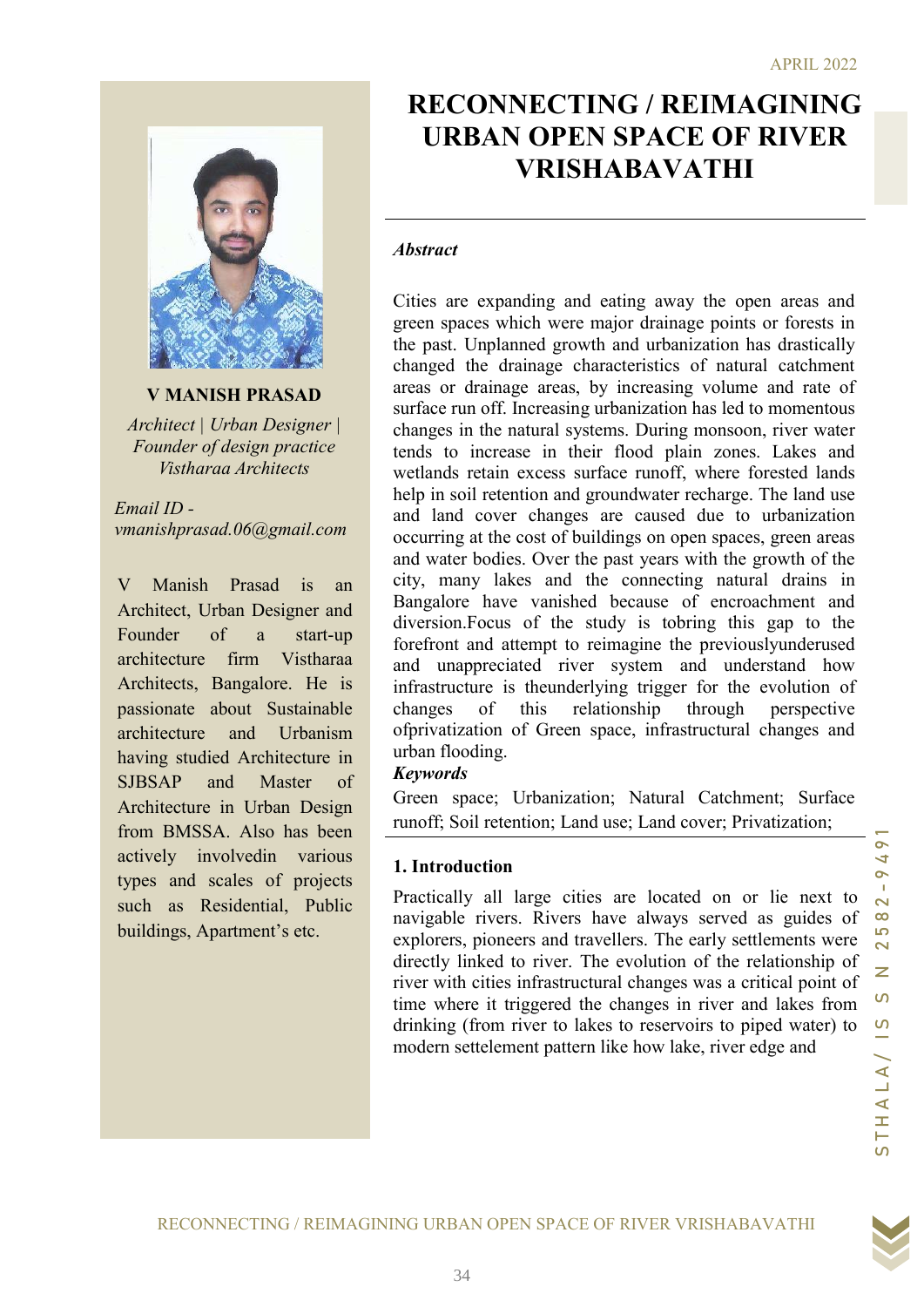green spaces was encroached and mislead by urbanization and industrialization which led to major problems like degradation of urban green spaces due to overuse, privatization and urban flooding.

River basins across the world are in pain or suffering from pressures like urbanization, industrialization and population growth, which is leading into river basin overuse or changes.

# 2. Need for the study

To create a city's identity and also to understand and develop an approach towards citiesriver with the change in its relationship towards infrastructural changes and other thingshappening across it and transforming it into a unique platform with required facilities servingthe city and its people and a sense of place through urban green spaces, recreational andcultural attractions, policies and transportation choices.

The Intent is to solve the conflicts associated with the changes of relationship occurring fromthe trigger of infrastructure, privatization and transformation of river and make the place aviable, likeable and livable in the phase of the today's urbanization.

This generates the need to the following Research Questions :

- Macro-
- Evolution of the relationship in usage of river systems.
- Micro-
- Privatization of public spaces and changes of green space in metropolitan area.
- Flooding of urban rivers in metropolitan cities due to incautious urbanization.
- Infrastructural developments changes across river system.

# 3. Overview of Urban rivers and Urbanization

**Example 10 EXECT AND EXECT** CONTING THE SPACE OF RIVER VANDED AND **EXECUT AND EXECT** IN THE CONDUCT INTERFERANT CONDUCT THE SURFACE OF THE PASSING ON A CHECK CONNELLATION **EXECT** AND **EXECT** CONDUCT **EXECT** AND **E** During monsoon, river water tends to increase in their flood plain zones. Lakes and wetlands with bodies retain excess surface runoff, where forest lands help in soil retention and groundwater recharge. The land use and land cover changes caused due to urbanization occur at the cost of building on open spaces, green areas, and water bodies. Over the past so many years growth of the city, many lakes and connecting natural drains or nallas in Bengaluru have disappeared because of encroachment and diversion. Many cities in India are expanding and have swallowed the open area which was a major drainage points, green space or forest in the past. We can see this happening in many Indian cities. So, when there are excessive rains, cities are not able to drain the water and hence many areas get inundated.Unplanned urbanization has drastically altered the drainage characteristics of natural catchments, or drainage areas, by increasing the volume and rate of surface run off. Indian drainage systems are not able to cope with increased number of water and are always encountered with the blockage of sewer due to disposal of solid wastes. Encroachment of wetlands, floodplains, etc. Due to vegetation clearing, new housing or industrial developments, urban infill, paving driveways, patios, and new roads etc., so does the amount of runoff. Growing pace of urbanization has led to significant amount of changes in natural systems.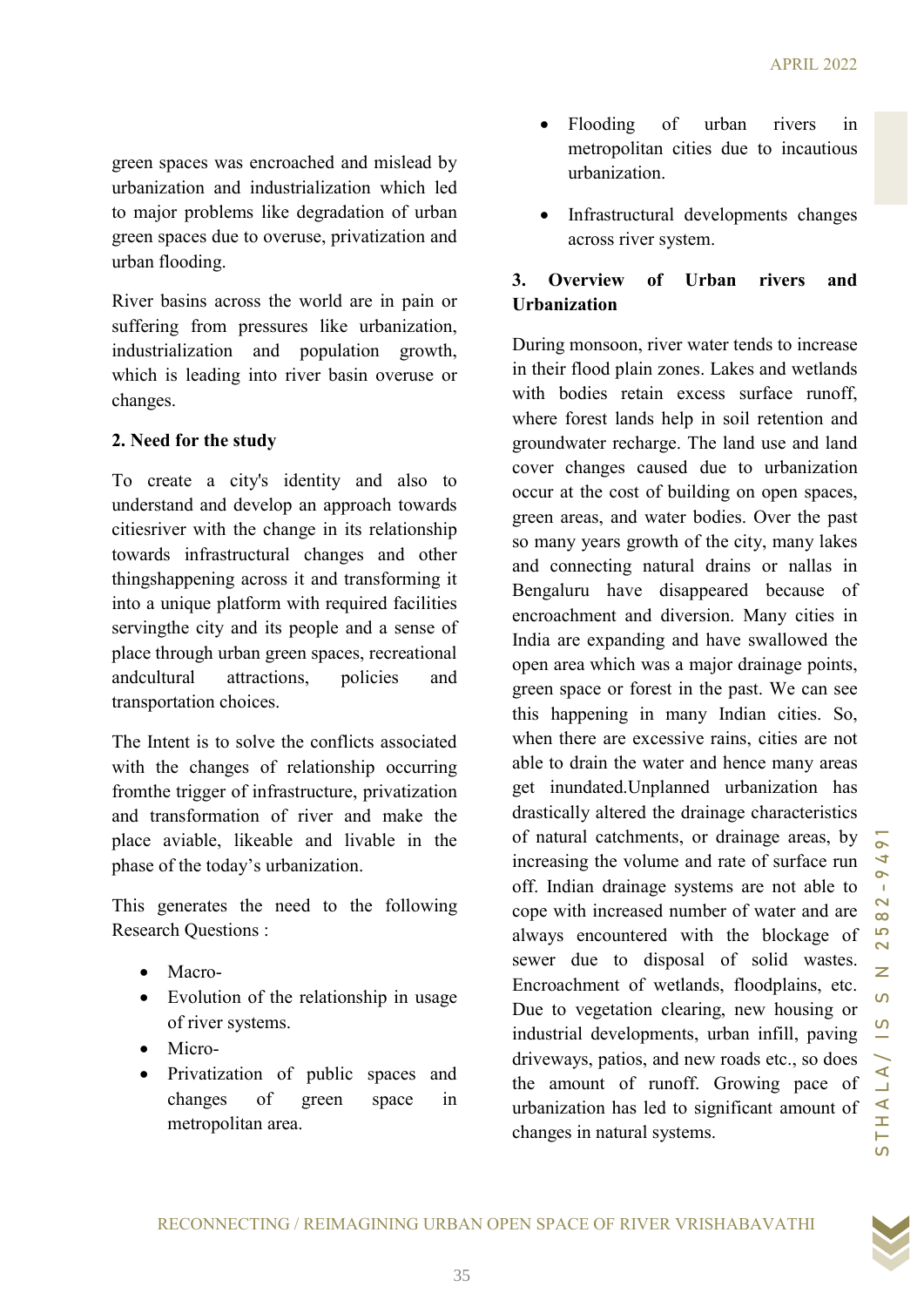

Figure 1 Photos shows Environmental Info graphic about soil, food and flooding

# Source: Stella Caraman onbehance

# 4. River System Before and Now

1 Photos shows Tavirnomental Info<br>
and Soloving Colored Dooling Constant and the signal constant and the signal constant and the system Before and Now<br>
Figure 2 Peters shows changes in pattern of viver<br>
and the all green Before river and its surroundings was used in away were it had green spaces like forest or agricultural activities taking place next to it like both green and blue networks where connected to each other and later stages settlements started to take advantages of river and started to settle next to it in a sustainable manner also river had a connection with cultural and social aspect of the settlements, major cities or villages traditionally if we see are settled next to a water source or river. Also village settlements and their activities used to take place next to the river system like village fairs or santhe's etc. which made a good relationship between each other, so slowly river pattern changed from forest, agriculture land, recreational space, settlements to a urbanized situation where agriculture lands where replaced by industries, high rise buildings,Roads and infrastructure and converted green space next to river into a completely concrete jungle. We can see the transformation of river taking place in the below picture which depicts the

changes of the pattern of river from past to present. Also the quality of water in river is changed due to domestic and industrial waste let into the river.



Figure 2 Picture shows changes in pattern of river and transformation taking place next to river Source: scribd.com

# 5. Degradation and Privatization of Urban Green Spaces

Bengaluru is known as a garden city but if we see the evolution of Bengaluru from 1973 to till present green cover is drastically changed and have been depleted to maximum extent, in present situation we can see very less green cover present in core of the city and also in outskirt region of the city .This explains that there are very less urban green spaces and the only open spaces left out now are rivers lakes parks etc.Also the remaining open spaces like rivers and lakes are also in bad shape, degradation of urban green space are taking place due to over use. Parks area now restricted to only few people and charge entrance fees to enter the park which is leading to privatization of public spaces and not only the parks are privatized but many open spaces or open lands are allotted to private entities who are privatizing the space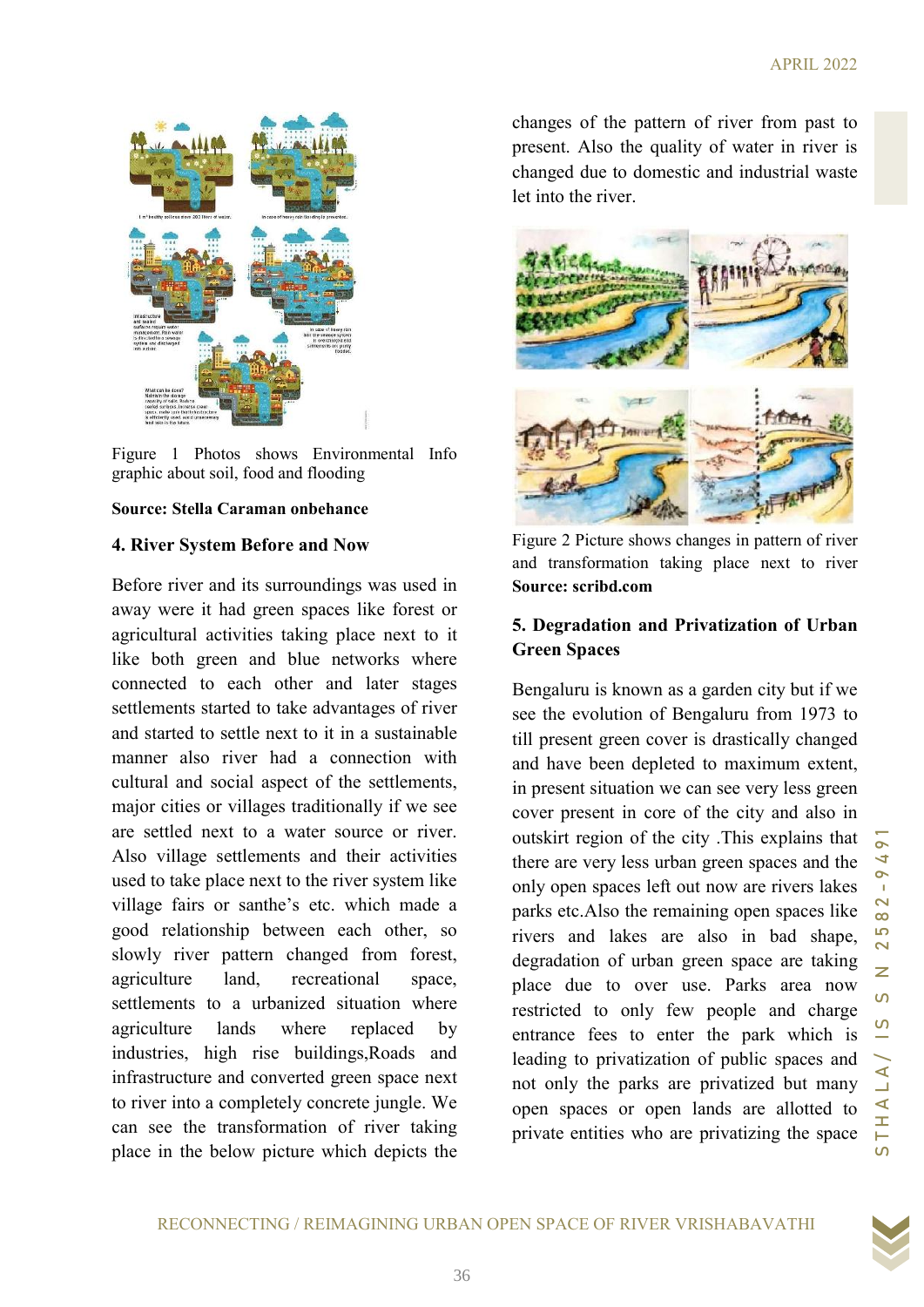and not allowing people or the public to use it, which makes the open space to be altered for other purpose or uses. Many open spaces in the city are shrinking due to negligence and no proper maintenance by the authority that are either privatizing the open space or letting others to encroach the place or degrading open space by overusing it.



Figure 3 Satellite images showing green cover of Bangalore reducing

#### Source: IISc Bangalore

#### 6. Urban Rivers vs. Urbanization

**EXERCONDE INTERFEURATION** Solution and the simulation in the second of Representation of Banglade and the magnitude of the simulation in the same and the simulation of Banglade and the simulation in the same and explicit Rivers in urban areas are neglected where they are either in polluted stage or have shrinked into small nallas with no buffer zone next to it, as all buildings have been built till the edge of the river which is leading to urban flooding and over flow of water from the rivers .Instead of proper planning inappropriate drainage system these type of flooding are caused but authorities are constructing retaining walls to prevent water entering roads or houses which is unscientific and a short term solution, there are many reports on urban rivers overflowing in recent times in Bengaluru.Due to heavy rains retaining walls also have been collapsed.With lack of flood controlling in early stages of urban development, law enforcement, regulation, public participation problems could have been solved and planning flood control during early stages of urban development has minimum or less cost

compared to this control when city is already developed. Rivers floods due to encroachment or change in its flood zone which is also called as riparian buffer, these are a very important feature of a river along with flood plain, ridges, Valleys and wetlands. If all these components are neglected during urban planning or development it leads to a conflict between urbanization and rivers. Low lying areas in Bengaluru city are one of the affected areas by urban flooding, due to improper intervention by authorities at right time these developments are affected during heavy rains in monsoon times. Urbanization has become so rapid all these factors mentioned above were neglected and now because of unplanned or unorganized development now as the city grows these problems have come in frontage.

# 7. Overview of Bangalore and Vrishabavathi River



Figure 4 Picture showing Location of Bangalore in Karnataka map along with Vrishabavathi Valley

Source: IISc Bangalore

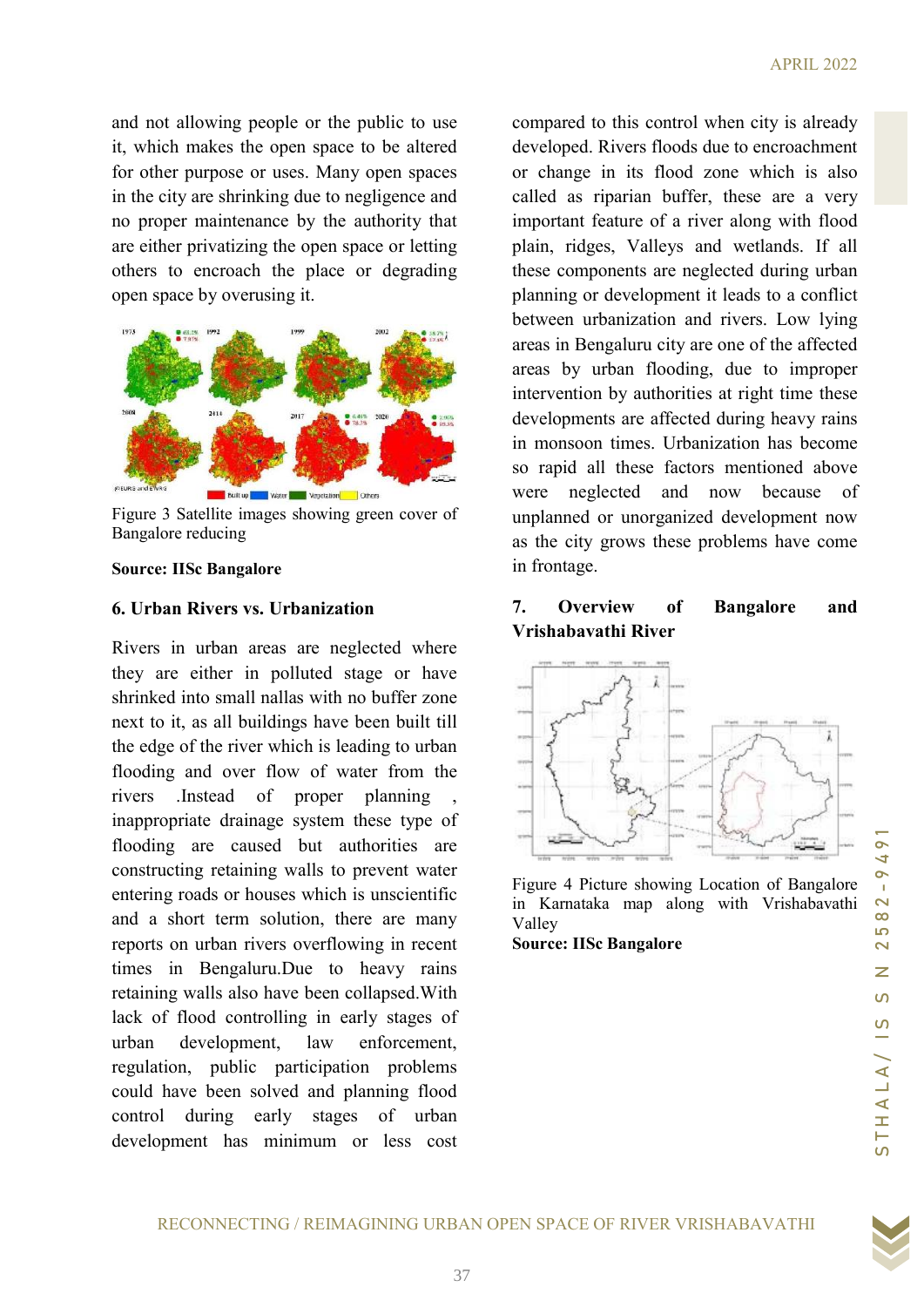

Figure 5 Different Valleys of Bangalore showing different lakes and rivers across it

# Source: IISc Bangalore

Bangalore also known as Bengaluru was founded by Kempegowda in 14th Century and Bengaluru urban district was formed in 1986 is the capital city of Karnataka which is central point for running the state administration with extent of 850 square kilometer. Bengaluru is the fastest growing city in Asia, which was also known as city of lakes and Garden city but due to rapid urbanization and industrial development city has lost its green cover and lung space.

The city is not blessed with any Major River but it has 3 major valleys that is Hebbal Nagavara valley, Vrishabhavathi valley and koramangala challaghatta valley.Other 2 minor valleys are Arkavathi valley and suvarnamukhi valley. Due to absence of major rivers in Bengaluru it is compensated by lakes in the city. Bengaluru south has 166 lakes/tanks and Bengaluru north has 98 lakes/tanks along with 166 lakes/tanks in Anekal which was used for drinking and agriculture purpose in earlier days.

Vrishabhavathi River is one of the minor rivers in bengaluru which flows in the southwestern part of Bengaluru Urban District .The River was used for agricultural and drinking purpose before but know due to domestic waste and industrial pollutants being left into the river, it has lead the river polluted

and not recommended for human use. Vrishabha in vrishabhavathi refers to bull and the river is originated at the feet of a bull in big bull temple,basawanagudi and it also has a second source from Kadu malleshwara temple at malleshwaram and it flows through areas like mantra mall , srirampura , magadi road and then it joins to the first source from big bull temple and becomes sangama near Gali Anjaneyaswamy temple in mysore road and proceeds to kengeri and it becomes a reservoir as vrishabhavathi reservoir in bidadi ,it later joins to arkavathi river in kanakapura as a tributary .The river passes through 96 wards in BBMP jurisdiction. There are many temples through the course of river like Dodda Ganesha temple, Dodda Basava Temple , Gali Anjaneya Temple , Gavi Gangadhareshwara temple and Kadu Malleshwara Temple. Gali Anjaneyaswamy temple was constructed by sri vyasaraya of channapattana in 1425 who was rajaguru of vijayanagar kingdom and the temple is 600 and more years old which is constructed on banks of sangama of 2 rivers that is Vrishabhavathi and Paschimavahini river.

| Table 1: Table showing different Valleys with type |  |
|----------------------------------------------------|--|
| of drains and its length in km                     |  |

| capital city of Karnataka which is<br>1 point for running the state<br>istration with extent of 850 square<br>eter. Bengaluru is the fastest growing<br>Asia, which was also known as city of<br>and Garden city but due to rapid<br>ization and industrial development city<br>st its green cover and lung space. | temples through the course of river like<br>Dodda Ganesha temple, Dodda Basava<br>Temple, Gali Anjaneya Temple, Gavi<br>Gangadhareshwara<br>Malleshwara Temple. Gali Anjaneyaswamy<br>temple was constructed by sri vyasaraya of<br>channapattana in 1425 who was rajaguru of<br>vijayanagar kingdom and the temple is 600 |                                                                                                                                | wards in BBMP jurisdiction. There are many<br>temple<br>and | Kadu            |  |
|--------------------------------------------------------------------------------------------------------------------------------------------------------------------------------------------------------------------------------------------------------------------------------------------------------------------|----------------------------------------------------------------------------------------------------------------------------------------------------------------------------------------------------------------------------------------------------------------------------------------------------------------------------|--------------------------------------------------------------------------------------------------------------------------------|-------------------------------------------------------------|-----------------|--|
| ity is not blessed with any Major River<br>has 3 major valleys that is Hebbal<br>ara valley, Vrishabhavathi valley and<br>angala challaghatta valley.Other 2                                                                                                                                                       |                                                                                                                                                                                                                                                                                                                            | and more years old which is constructed on<br>banks of sangama of 2 rivers that is<br>Vrishabhavathi and Paschimavahini river. |                                                             |                 |  |
| valleys are Arkavathi valley and<br>namukhi valley. Due to absence of<br>rivers in Bengaluru it is compensated                                                                                                                                                                                                     | Table 1: Table showing different Valleys with type<br>of drains and its length in km                                                                                                                                                                                                                                       |                                                                                                                                |                                                             |                 |  |
| tes in the city. Bengaluru south has 166<br>tanks and Bengaluru north has 98<br>tanks along with 166 lakes/tanks in                                                                                                                                                                                                | Valleys                                                                                                                                                                                                                                                                                                                    | Primary<br>drain<br>length<br>in km                                                                                            | Secondary<br>drain<br>length in<br>km                       | Length<br>in km |  |
| I which was used for drinking and<br>lture purpose in earlier days.                                                                                                                                                                                                                                                | Challaghatta<br>Valley                                                                                                                                                                                                                                                                                                     | 16.50                                                                                                                          | 16.50                                                       | 33.00           |  |
| abhavathi River is one of the minor                                                                                                                                                                                                                                                                                | Koramangala<br>Valley                                                                                                                                                                                                                                                                                                      | 23.50                                                                                                                          | 47.50                                                       | 71.00           |  |
| in bengaluru which flows in the<br>vestern part of Bengaluru Urban                                                                                                                                                                                                                                                 | Hebbala<br>Valley                                                                                                                                                                                                                                                                                                          | 26.00                                                                                                                          | 26.00                                                       | 52.00           |  |
| et .The River was used for agricultural<br>rinking purpose before but know due to                                                                                                                                                                                                                                  | Vrishabavati<br>Valley                                                                                                                                                                                                                                                                                                     | 32.50                                                                                                                          | 57.50                                                       | 90.00           |  |
| stic waste and industrial pollutants being                                                                                                                                                                                                                                                                         | <b>Source: IISc Bangalore</b>                                                                                                                                                                                                                                                                                              |                                                                                                                                |                                                             |                 |  |

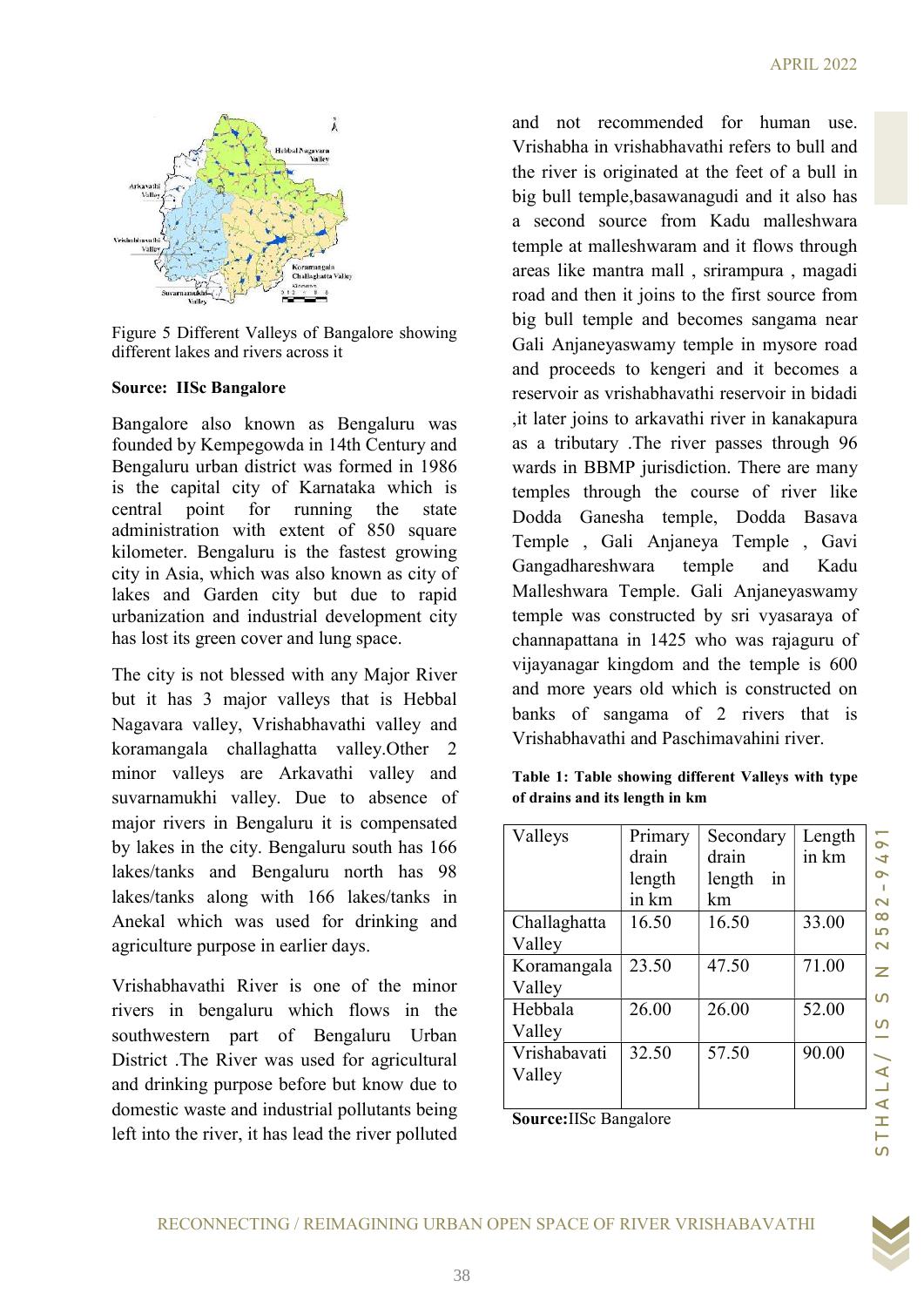# 8. Conclusion

EV good pharming man design, to here are the source Author<br>
and Model where it can solve all these<br>
signs onces,<br>
show that Prof Ar.Himadri<br>
if the Recordynement of settling vibrant<br>
in the state of settling with a model Before rivers where active when temples, village settlements other cultural activities where zoned next to it but later due to rapid urbanizations industries and different types of buildings were zoned next to river, neglecting edge of the river which has led to conflicts in recent times like Privatization and degradation of public spaces, urban flooding and how rivers were used then and now. Conflicts can be prevented and the detrimental effects can be avoided and reduced by good planning and design. So here is a Model where it can solve all these conflicts by planned or organized development through urban design process, strategies and proposals like Creating Vibrant street life, Redevelopment of settlements along river, Recapture value of abandoned and underused sites, with a model development planning like a local area plan along the river.By temporal analysis in different scales, inference from analysis, development program, structure plan and design intervention at site level, using policy guidelines, Acts and Legislations.



Figure 6 Structure Plan for selected stretch of Vrishabavathi River area

# Source: Author



Figure 7 Design intervention showing Local area plan and Street design with plan and sections of it

# Source: Author

# 9. Acknowledgement

The author wishes to thank Prof Ar.Himadri Das, Prof Ar.Eshwar B, Prof Ar. Renjin Cherian and all the faculties of BMS School of Architecture for their altruistic and virtuous support, encouragement and sharing their experiences and also grateful to Namami Vrishubavathi team (NGO) for their invaluable time and sharing first-hand information.

# 10. References

# Book references

1. Meera Iyer. Discovering Bengaluru. INTACH Bengaluru chapter; 2021.

2. Anuradha Mathur, Dilip da Cunha. ORO Applied Research + Design; 2014.

3. Dilip da Cunha. The Invention of Rivers: Alexander's Eye and Ganga's Descent. University of Pennsylvania Press; 2018.

4. Janaki Nair. The Promise of Metropolis: Bangalore's Twentieth Century. Oxford University Press; 2007.

5. Keswani, Kiran & Bhagavatula, Suresh. Territoriality in Urban Space: The Case of a Periodic Marketplace in Bangalore; 2015.